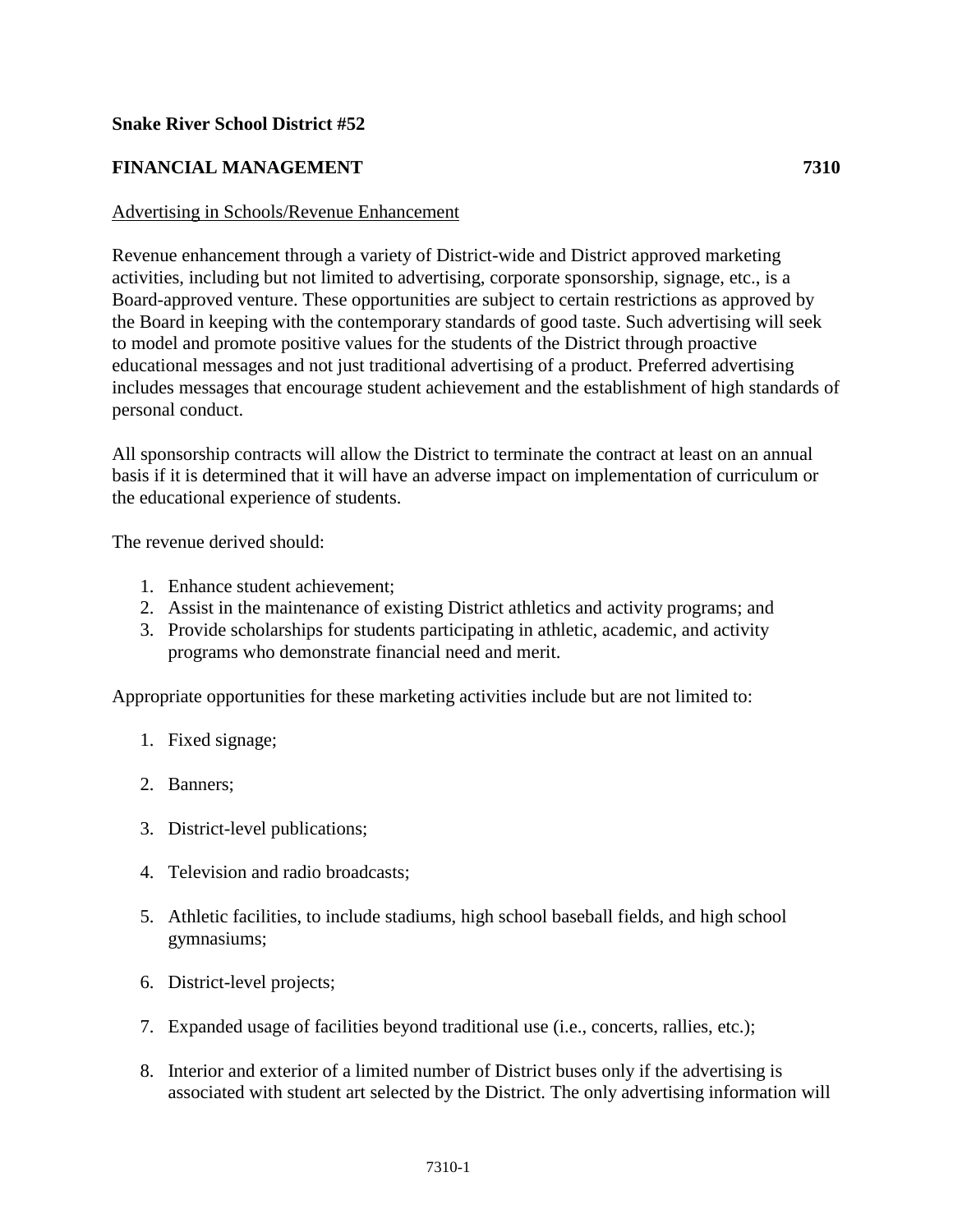note that the student art is sponsored by the participant in the District sponsorship. Maintenance for these buses will include but not exceed normal maintenance costs; and

9. Individual school publications (when not in conflict with current contracts).

Advertising will not be allowed in classrooms, and corporate-sponsored curriculum materials are subject to the requirements of Board policy.

The following restrictions will be in place when seeking revenue enhancement. Revenue enhancement activities will not:

- 1. Promote hostility, disorder, or violence;
- 2. Attack ethnic, racial, sexual orientation, gender identity or expression, or religious groups;
- 3. Discriminate, demean, harass, or ridicule any person or group of persons on the basis of gender;
- 4. Be libelous;
- 5. Inhibit the functioning of the school and/or District;
- 6. Promote, favor, or oppose the candidacy of any candidate for election, adoption of any bond or budget issues, or any public question submitted at any general, county, municipal, or school election.
- 7. Be obscene or pornographic as defined by prevailing community standards throughout the District;
- 8. Promote the use of drugs, alcohol, tobacco, firearms, or certain products that create community concerns;
- 9. Promote foods or beverages which do not meet the standards for foods sold at school described in Policy 8250. This restriction shall apply to all advertising, including signage, scoreboards, school stores, cups, packaging, vending machines, trash cans, coolers, menu boards, and food service equipment;
- 10. Promote any religious or political organization;
- 11. Use any District or school logo without prior approval; or
- 12. Use age-inappropriate material.